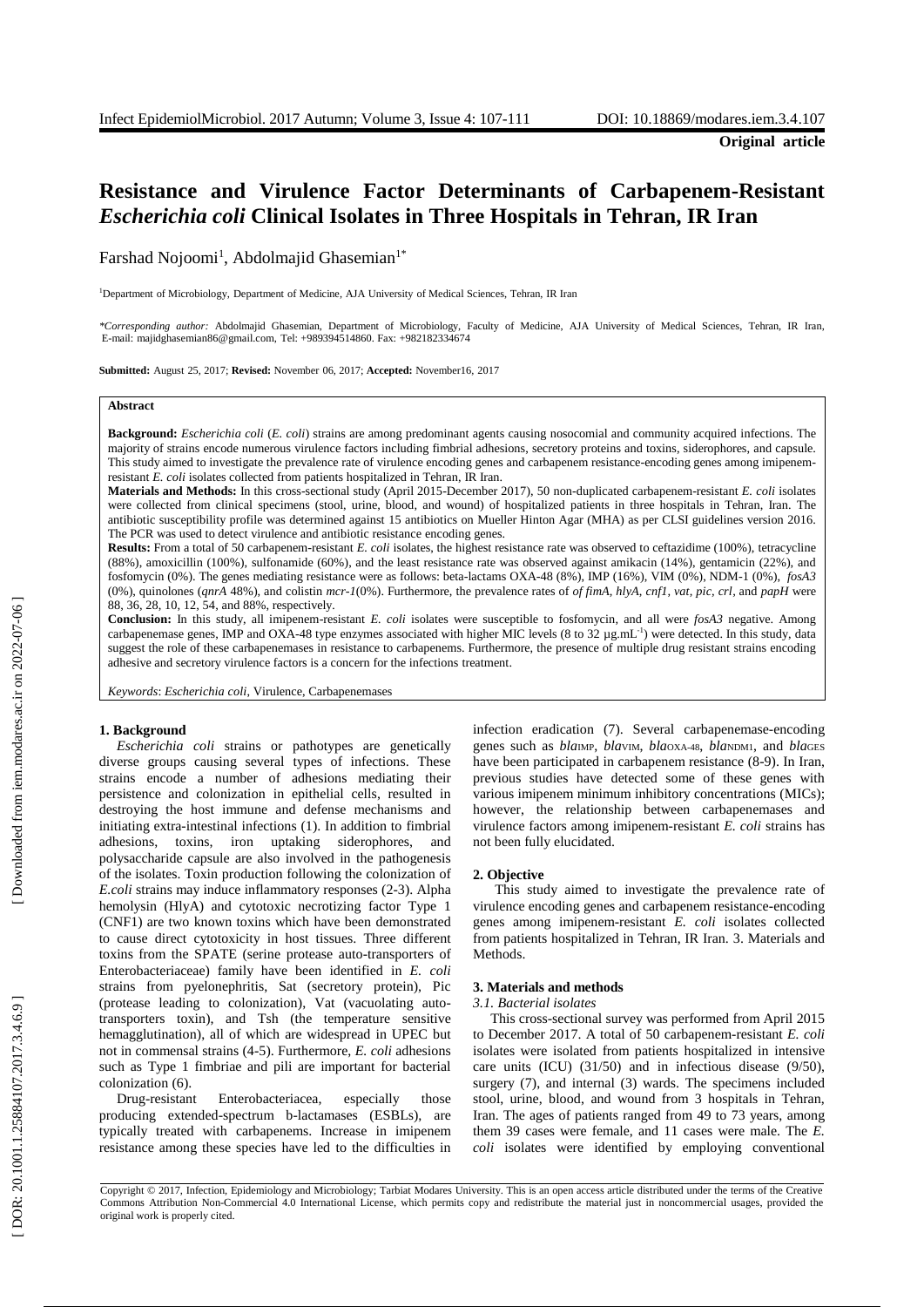biochemical tests and stored in Trypticase Soy Broth (TSB) medium containing 30% glycerol at - 20°C for further studies.

## *3.2. Antibiotic susceptibility profile*

The antibiotic susceptibility of *E. coli* strains was done as per CLSI guidelines version 2016. The antibiotic discs (Roscoe -Denmark) used were as follows: amoxicillin (10 µg), fosfomycin (200 µ g), cefoxitin (30µg), ceftazidime (30µg), cefotaxime (30µg), cefepime (30µg), gentamicin (10µg), tetracycline (30µg), trimethoprim -sulfamethoxazole (25µg), imipenem (10µg), meropenem (10µg), ciprofloxacin (5µg), chloramphenicol (30 μg), piperacillin- tazobactam (10/100μg), and ciprofloxacin (5 μg) (concentration per disk). The *E. coli* ATCC 25922 and *Staphylococcus aureus* ATCC25923 standard strains were used as the quality control for the susceptibility results .

## *3.3. Carba NP -test*

The Carba NP -test was performed for the phenotypic determination of carbapenemase enzymes; especially MBLs. As per CLSI guideline version 2016 , a solution consisting of H2O, MgSO4, phenol red, and 6 mg.mL<sup>-1</sup> imipenem was prepared, of which 100µL was distributed in each cryo-tube. A loop of each isolate overnight growth was added to each tube and incubated for 1 to 2 hours. An alteration from red to yellow color showed imipenem hydrolysis and positive result.

# *3.4. Imipenem MIC determination*

The MIC of imipenem was performed with the agar dilution method. The range of imipenem dilutions added to the Mueller Hinton agar was from 0.25 to 64  $\mu$ g.mL<sup>-1</sup>.

# *3.5. Detection of antibiotic resistance genes and virulence factors*

Specific primers and PCR conditions used for the detection of genes encoding resistance enzymes and virulence factors among isolates are exhibited in Table 1. For all the reactions, the PCR thermal cycler device (BioRad - USA) was employed. The gel electrophoresis containing 1.5% agarose, a 100bp DNA marker , and safe stain (Sinagen, Iran) was used. The annealing temperature for each PCR condition is depicted in Table1.

# *3.6. Data analysis*

Data of this study were analyzed using Graphpad prism 6.1 software and Chi -square test and ANOVA test, and results were considered as significant with a *p* value <.05 and 95% confidence interval.

# **4. Results**

From a total of 50 imipenem -resistant *E. coli* isolates isolated from three hospitals, all were susceptible to fosfomycin, and the majority (86%) of them were susceptible to amikacin. The antibiotic resistance rates were as follows: tetracycline 88%, amoxicillin 100%, sulfonamide 60%, trimethoprim 58%, cefoxitin 100%, ceftazidime 100%, cefotaxime 100%, cefepime 90%, gentamicin 22%, trimethoprim -sulfamethoxazole 34%, imipenem 100%, meropenem 100%, ciprofloxacin 32%, chloramphenicol 22%, and piperacillin - tazobactam 54%.

## *4.1. The imipenem MIC*

The imipenem MIC results showed that 24 isolates had MIC=2, 3 isolates had MIC=4, 8 isolates had MIC=8, 3 isolates had MIC=16, and 2 isolates had MIC=32. According

to the CLSI guidelines, 13 isolates were carbapenem -resistant *E. coli*.

The genes mediating resistance were as follows: betalactams OXA -48 (8%), KPC -2 (0%), IMP (16%), VIM (0%), NDM -1 (0%), *fosA3* (0%), quinolones *qnrA* (28%), sulfonamide *sul1* (48%), and colistin *mcr - 1*(0%).

As shown in Table 2, 5 IMP positive *E. coli* isolates showing MICs ranging from 8 to  $32 \mu g.mL^{-1}$  were detected from 5 male and 3 female patients with the age ranges from 33 to 61 years, 3 of which were OXA -48 producers as well. Five of these isolates were isolated from urinary tract infections, two isolates from stool, and one isolate from wound infections. Most of these isolates were multiple drug resistant *E. coli*.

Furthermore, the prevalence rate of *fimA*, *hlyA*, *cnf1*, *vat*, *pic, crl,*and *papH* were 88, 36, 28, 10, 12, 44, and 88%, respectively. The distribution of virulence genes among various clinical sites are displayed in Table 2. There was significant difference among infection sites regarding the prevalence rate of virulence genes (95% CI, *p* value<.05).

## **5. Discussion**

The increase in drug resistance especially resistance to carbapenems among *E. coli* pathotypes has led to fatality and difficulty in infections treatment. In this study, all the isolates were susceptible to fosfomycin, and 86% were susceptible to amikacin. In a study by Pullukcu et al. (2007), the microbiological and clinical success of fosfomycin on the drug -resistant isolates was 78.5 (41/52) and 94.3% (49/52), respectively (18 ). In another study by Oteo et al. (2010), in 231 ESBL -producing *E. coli* isolates, the rate of fosfomycin resistance had increased 9.1% during the years associated with fosfomycin parallel consumption in the community (19 ). In this study, from a total of 50 carbapenem -resistant *E. coli* strains, 13 isolates showed imipenem MIC≥8, which place them in the resistance range, and all were positive for *fimA* and *papH* genes, indicating virulent and resistant strains. The prevalence rate of carbapenemase and other resistance genes was determined as follows: OXA -48, 8%; KPC -2, 0%; IMP, 16%; VIM, 0%; NDM -1, 0%; *fosA3,* 0% as beta -lactamases; *qnrA,* 48%; *sul1*, 48%; and colistin *mcr -1,* 0%. It was observed that 8 isolates were able to amplify the IMP gene as the predominant metallo -beta lactamase (MBL) gene. Similarly, in a study by Alizadeh et al. (2015) in Kerman, none of ESBL -producing *E. coli* isolates were positive for  $bla<sub>IMP</sub>$  and  $bla<sub>VIM</sub>$  genes (20).

In previous study by Nobari et al. (2014) conducted in Iran, 3 and 5 out of 180 *E. coli* isolates harbored NDM1 and VIM genes, respectively (21 ). Of 92 carbapenem -resistant *E. coli* isolates in Hong Kong, one ST131/bla<sub>IMP-4</sub> was detected (22). The blaIMP subtypes have been reported worldwide in Europe and United States (23 -25 ). Several of them have been related to special clonal complexes and phylo groups; however, in this study, the clonal complexes were not detected. In this study, none of the isolates were positive for blaNDM1, blaVIM, and *fosA3* genes. The blaNDM1 has an endemic state in India, but has spread to several other parts of the world such as Europe, East Asia, South America, United States and Iran (26-30).

*E. coli* strains are the predominant cause of urinary tract and intestinal and even extra -intestinal infections by producing a number of virulence factors facilitating the colonization and invasion of the strains to host cells (31 -33 ). Our data exhibited that the prevalence rate of UTIs was higher in female than in male patients. In addition to a host of factors, other factors such as alterations in the normal

Downloaded from iem.modares.ac.ir on 2022-07-06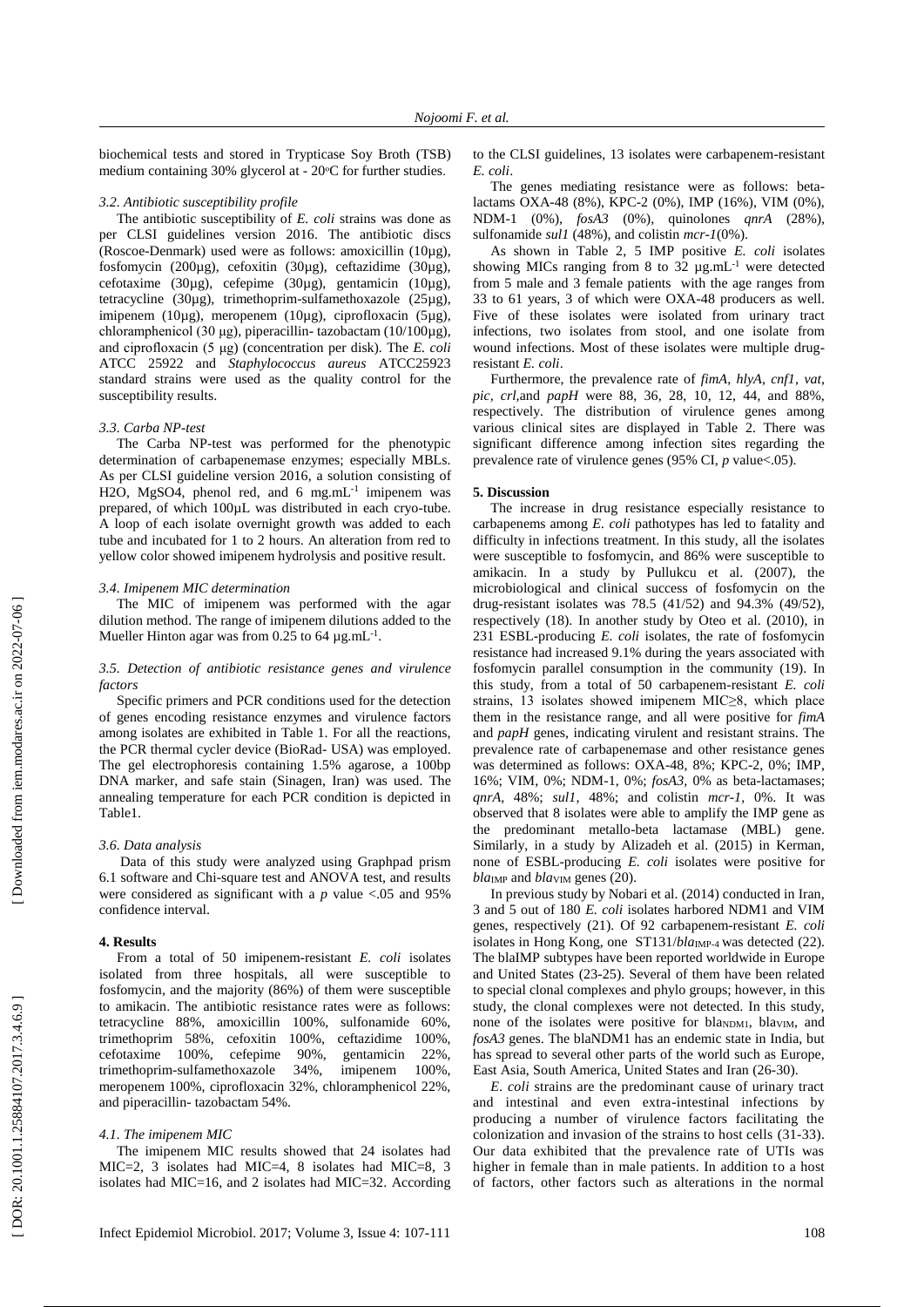vaginal flora in women can be a highrisk factor for developing urinary tract infections. In previous study by Fattahi et al. (2015) conducted in Iran, among UPEC isolates, 94 (94%) cases were *fimA* positive, this gene was associated with biofilm formation by these isolates (34 ). In another study, it was shown that colicin and microcin toxins were significantly more common among *fimA* -possessing *E. coli* isolates (35 ). The *cnf* gene which is involved in the renal damage is present in one third of *E. coli* strains causing pyelonephritis (36 ). Moreover, *cnf1* is responsible for the phagocytosis of polymorpho -nucluer cells and the apoptosis of epithelial cells. The predominant virulence factor produced by UPEC strains is a lipoprotein called *hlyA* which is involved in ascending the urinary tract infections rate, like pyelonephritis (37 ). A study from Mexico showed that 62, 7.4, and 6.5% of UPEC strains were positive for *papC*, *hlyA*, and *cnf1* genes, respectively, which were lower than our results (38 ). The high prevalence rate of antibiotic resistance and virulence factors determinants among imipenem resistant *E. coli* isolates emphasizes the risk of fatal

infections with no response to the treatment. In India, the *vat* toxin was detected in 51% of septicemia and 12% of fecal samples ( 4 ) while the prevalence rate of *pic* gene was 9%, these results were higher and lower than the result of this study, respectively. Another study in Germany demonstrated that 10 (35.7%), 8 (28.6%), and 7 (25%) UPEC strains were positive for *vat*, *hly*, and *cnf1* genes, respectively (39 ). The previous study in Zabul, South East Iran, detected the *vat* toxin in 18% of *E. coli* isolates (40 ). The difference in the prevalence rate of toxin and adherence genes among different studies might be due to the epidemiological differences, strains, and clonal complexes. In this study, the prevalence rate of *papH* was 88%. The strains from UTI and stool were not significantly different regarding the prevalence of virulence factors while the difference was significant  $(p \text{ value} < .05)$  compared to wound and blood isolates. It should be taken into account that in this study, the number of isolates was low; thus, for obtaining more valid results, more isolates are needed to be investigated .

| Table 1. The specific primers used in this study. |                                                                   |                      |                  |                  |  |  |  |
|---------------------------------------------------|-------------------------------------------------------------------|----------------------|------------------|------------------|--|--|--|
| Primer                                            | Sequence $5' \rightarrow 3'$                                      | <b>Amplicon size</b> | Annealing $T(C)$ | <b>Reference</b> |  |  |  |
| $f$ os $A$ 3                                      | F: GCGTCAAGCCTGGCATTT<br>R: GCCGTCAGGGTCGAGAAA                    | 282                  | 56               | (10)             |  |  |  |
| $KPC-2$                                           | F: TTGCCGGTCGTGTTTCCCTTTAGC<br>R: GGCCGCCGTGCAATACAGTGATA         | 282                  | 65               | This study       |  |  |  |
| $OXA-48$                                          | F: CGCCCGCGTCGACGTTCAAGAT<br>R: TCGGCCAGCAGCGGATAGGACAC           | 484                  | 65               | This study       |  |  |  |
| <b>IMP</b>                                        | F: GGGTGGGGCGTTGTTCCTA<br>R: TCTATTCCGCCCGTGCTGTC                 | 182                  | 61               | This study       |  |  |  |
| <b>VIM</b>                                        | F: CATTGTCCGTGATGGTGATGAGT<br>R: GCGTGTCGACGGTGATGC               | 205                  | 60               | This study       |  |  |  |
| $NDM-1$                                           | F: CGCACCTCATGTTTGAATTCGCC<br>R: GTCGCAAAGCCCAGCTTCGC             | 1015                 | 63               | (11)             |  |  |  |
| qnrA                                              | F: TCAGCAAGAGGATTTCTCA<br>R: GGCAGCACTATTACTCCCA                  | 627                  | 60               | (12)             |  |  |  |
| $mcr-1$                                           | F: CGCGACCGCCAATCTTACC<br>R: CCCAATCGGCGCATCAAACC                 | 396                  | 61               | This study       |  |  |  |
| fimA                                              | F: GCACCGCGATTGACAGC<br>R: CGAAGGTTGCGCCATCCAG                    | 132                  | 61               | This study       |  |  |  |
| $h$ lyA                                           | F: GGT GCA GCA GAA AAA GTT GTAG<br>R: TCT CGC CTG ATA GTG TTT GGT | 1551                 | 59               | (13)             |  |  |  |
| cnf1                                              | F: GGGGGAAGTACAGAAGAATTA<br>R: TTGCCGTCCACTCTCACCAGT              | 1112                 | 60               | (14)             |  |  |  |
| vat                                               | F: TCCTGGGACATAATGGCTAG<br>R: GTGTCAGAACGGAATTGTC                 | 930                  | 61               | (15)             |  |  |  |
| pic                                               | F: ACTGGATCTTAAGGCTCAGG<br>R: TGGAATATCAGGGTGCCACT                | 410                  | 58               | (15)             |  |  |  |
| crl                                               | F: TTTCGATTGTCTGGCTGTATG<br>R: CTTCAGATTCAGCGTCGTC                | 250                  | 59               | (16)             |  |  |  |
| papH                                              | F: TTAAAGATAATCGGGTCAT<br>R: GGAATCAGAGAAAAGGTT                   | 858                  | 59               | (17)             |  |  |  |

| Table 2. The presence of virulence genes among five strains with high $(>\mathcal{S}\mu\mathbf{g.mL^{-1}})$ MIC against imipenem. |  |  |
|-----------------------------------------------------------------------------------------------------------------------------------|--|--|
|                                                                                                                                   |  |  |

| <b>Isolate</b> | <b>Infection site</b> | $MICIMI \mu g.ml-1$ | fimA | h l y A | cnf1 | vat    | pic  | crl | papH   |
|----------------|-----------------------|---------------------|------|---------|------|--------|------|-----|--------|
|                | Stool                 | 32                  |      | $+$     |      |        | $^+$ |     |        |
|                | Stool                 | 32                  |      |         |      |        |      |     | $\div$ |
| 3              | UTI                   | 32                  |      |         |      |        |      |     |        |
| 4              | UTI                   | 32                  |      |         |      | $\div$ | +    |     |        |
| J              | UTI                   | 32                  |      |         |      |        |      |     |        |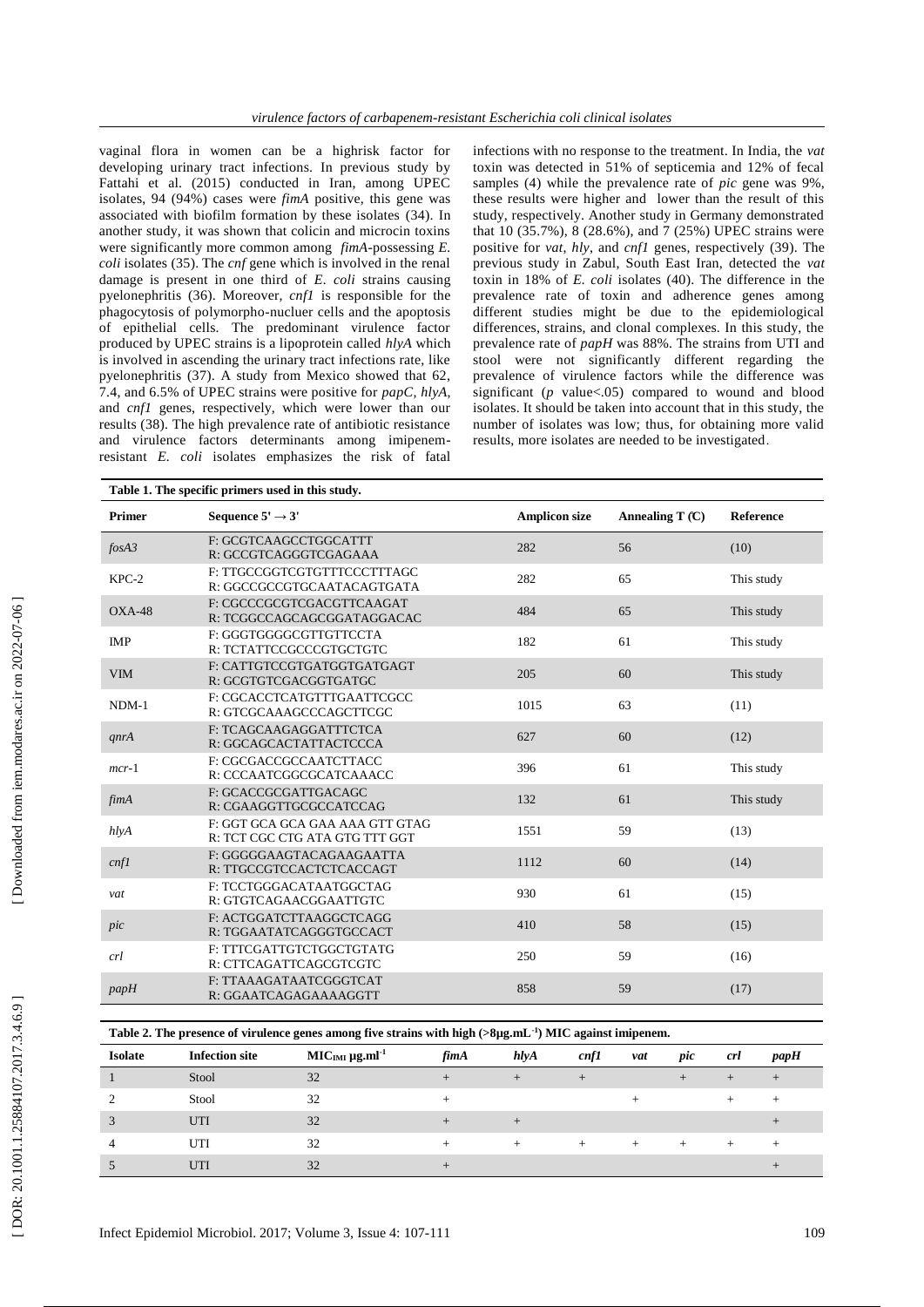## **6. Conclusion**

In this study, all imipenem -resistant *E. coli* isolates were susceptible to fosfomycin , and all were negative for *fosA3* gene. Among carbapenemase genes, IMP and OXA -48 type enzymes were detected , which were associated with higher MIC levels  $(8 \text{ to } 32\mu g.mL^{-1})$ . In this study, data suggest the role of these carbapenemases in resistance to carbapenems. Furthermore, the presence of multiple drug resistance (high level MICs) strains encoding adhesive and secretory virulence factors is a concern for the infections treatment.

#### **Conflict of interest**

The authors note no conflict of interest.

## **Acknowledgments**

This study was supported by AJA University of Medical Sciences, Tehran, IR Iran .

#### **Authors' Contributions**

The study was designed and perforemed by Farshad Nojoomi and Abdolmajid Ghasemian.

#### **Funding/Support**

This study was supported by AJA University of Medical Sciences, Tehran, IR Iran.

#### **References**

- 1. Croxen MA, Law RJ, Scholz R, Keeney KM, Wlodarska M, Finlay BB. Recent advances in understanding enteric pathogenic *Escherichia coli*. Clin Microbiol Rev. 2013; 26(4):822-80.
- 2. Boll EJ, Struve C, Boisen N, Olesen B, Stahlhut SG, Krogfelt KA. Role of enteroaggregative *Escherichia coli* virulence factors in uropathogenesis. Infect Immun. 2013; 81(4):1164 -71.
- 3. Dormanesh B, Dehkordi FS, Hosseini S, Momtaz H, Mirnejad R, Hoseini MJ, et al. Virulence factors and o -serogroups profiles of uropathogenic *Escherichia coli* isolated from Iranian pediatric patients. Iranian Red Crescent Med J. 2014; 16(2):e14627 .
- Tapader R, Chatterjee S, Singh A, Dayma P, Haldar S, Pal A, et al. The high prevalence of serine protease autotransporters of Enterobacteriaceae (SPATEs) in *Escherichia coli* causing neonatal septicemia. Eur J Clin Microbiol Infect Dis. 2014; 33(11):2015 -24.
- 5. Bhullar K, Zarepour M, Yu H, Yang H, Croxen M, Stahl M, et al. The serine protease autotransporter pic modulates citrobacter rodentium pathogenesis and its innate recognition by the host. Infect Immun. 2015; 83(7):2636 -50.
- 6. Brzuszkiewicz E, Thürmer A, Schuldes J, Leimbach A, Liesegang H, Meyer F-D, et al. Genome sequence analyses of two isolates from the recent *Escherichia coli* outbreak in Germany reveal the emergence of a new pathotype: Entero -Aggregative -Haemorrhagic *Escherichia coli* (EAHEC). Arch Microbiol. 2011; 193(12):883 -91.
- 7. Ahn JY, Song JE, Kim MH, Choi H, Kim JK, Ann HW, et al. Risk factors for the acquisition of carbapenem -resistant *Escherichia coli* at a tertiary care center in South Korea: A matched case -control study. Am J Infect Control. 2014; 42(6):621 -5.
- 8. Armand -Lefèvre L, Angebault C, Barbier F, Hamelet E, Defrance G, Ruppé E, et al. Emergence of imipenem -resistant gram -negative bacilli in intestinal flora of intensive care patients. Antimicrob Agents Chemother. 2013; 57(3):1488 -95.
- 9. Xie J, Peters BM, Li B, Li L, Yu G, Xu Z, et al. Clinical features and antimicrobial resistance profiles of important Enterobacteriaceae pathogens in Guangzhou representative of Southern China, 2001 –2015. Microb Pathog. 2017; 107:206-11
- 10. Wong MH, Xie M, Xie L, Lin D, Li R, Zhou Y, et al. Complete sequence of a F33: A-: B-conjugative plasmid carrying the oqxAB, fosA3, and blaCTX-M -55 elements from a foodborne *Escherichia coli* strain. Front Microbiol. 2016; 7:1729 .
- 11. Bogaerts P, Bouchahrouf W, Rezende R, Deplano A, Berhin C, Piérard D, et al. Emergence of NDM - 1 -producing Enterobacteriaceae in Belgium. Antimicrob Agents Chemother. 2011; 55(6):3036-8.
- 12. Robicsek A, Strahilevitz J, Sahm D, Jacoby G, Hooper D. qnr prevalence in ceftazidime -resistant Enterobacteriaceae isolates from the United States. Antimicrob Agents Chemother. 2006; 50(8):2872 -4.
- 13. Karch H, Huppertz H -I, Bockemühl J, Schmidt H, Schwarzkopf A, Lissner R. Shiga toxin -producing *Escherichia coli* infections in Germany. J Food Prot. 1997; 60(11):1454-7.
- 14. Raisch J, Buc E, Bonnet M, Sauvanet P, Vazeille E, De Vallée A, et al. Colon cancer -associated B2 *Escherichia coli* colonize gut mucosa and promote cell proliferation. World J Gastroenterol: WJG. 2014; 20(21):6560.
- 15. Ewers C, Li G, Wilking H, Kieβling S, Alt K, Antáo E -M, et al. Avian pathogenic, uropathogenic, and newborn meningitis -causing *Escherichia*  coli: How closely related are they? Int J Med Microbiol. 2007; 297(3):163-76.
- 16. Maurer JJ, Brown TP, Steffens W, Thayer SG. The occurrence of ambient temperature -regulated adhesins, curli, and the temperature -sensitive hemagglutinin tsh among avian *Escherichia coli*. Avian Dis. 1998; 42(1):106 -18.
- 17. Nguyen N, Vafin R, Rzhanova I, Kolpakov A, Gataullin I, Tyulkin S, et al. Molecular genetic analysis of microorganisms with intraepithelial invasion isolated from patients with colorectal cancer. Mol Genet Microbiol Virol. 2016; 31(1):15 -20.
- 18. Pullukcu H, Tasbakan M, Sipahi OR, Yamazhan T, Aydemir S, Ulusoy S. Fosfomycin in the treatment of extended spectrum beta-lactamaseproducing *Escherichia coli-*related lower urinary tract infections. Int J Antimicrob Agents. 2007; 29(1):62 -5.
- 19. Oteo J, Bautista V, Lara N, Cuevas O, Arroyo M, Fernández S, et al. Parallel increase in community use of fosfomycin and resistance to fosfomycin in extended -spectrum β -lactamase (ESBL) -producing Escherichia coli. J Antimicrob Chemother. 2010; 65(11):2459-63.
- 20. Alizade H, Fallah F, Ghanbarpour R, Aflatoonian MR, Goudarzi H, Sharifi H. Phylogenetic groups, extended-spectrum β-lactamases and metallo-βlactamase in *Escherichia coli* isolated from fecal samples of patients with diarrhea in Iran. Gastroenterol Hepatol Bed Bench. 2015; 8(3):207.
- 21. Nobari S, Shahcheraghi F, Rahmati Ghezelgeh F, Valizadeh B. Molecular characterization of carbapenem -resistant strains of *Klebsiella pneumoniae* isolated from Iranian patients: First identification of blaKPC gene in Iran. Microb Drug Resist. 2014; 20(4):285 -93.
- 22. Ho P, Cheung Y, Wang Y, Lo W, Lai E, Chow K, et al. Characterization of carbapenem -resistant *Escherichia coli* and *Klebsiella pneumoniae* from a healthcare region in Hong Kong. Eur J Clin Microbiol Infect Dis. 2016; 35(3):379 -85.
- 23. Stoesser N, Sheppard AE, Peirano G, Sebra RP, Lynch T, Anson LW, et al. First report of blaIMP-14 on a plasmid harboring multiple drug resistance genes in *Escherichia coli* sequence Type 131. Antimicrob Agents Chemother. 2016; 60(8):5068 -71.
- 24. Sidjabat HE, Heney C, George NM, Nimmo GR, Paterson DL. Interspecies transfer of blaIMP-4 in a patient with prolonged colonization by IMP-4producing Enterobacteriaceae. J Clin Microbiol. 2014; 52(10):3816-8.
- 25. Sidjabat HE, Robson J, Paterson DL. Draft genome sequences of two IMP 4 -producing *Escherichia coli* sequence Type 131 isolates in Australia. Genome Announc. 2015; 3(4):e00983 -15.
- 26. Netikul T, Sidjabat HE, Paterson DL, Kamolvit W, Tantisiriwat W, Steen JA, et al. Characterization of an IncN2-type blaNDM-1-carrying plasmid in *Escherichia coli* ST131 and *Klebsiella pneumoniae* ST11 and ST15 isolates in Thailand. J Antimicrob Chemother. 2014; 69(11):3161-3.
- 27. Lin D, Xie M, Li R, Chen K, Chan EW -C, Chen S. IncFII conjugative plasmid - mediated transmission of blaNDM -1 elements among animal - borne *Escherichia coli*  strains. Antimicrob Agents Chemother. 2017; 61(1):e02285 -16.
- 28. Shen P, Yi M, Fu Y, Ruan Z, Du X, Yu Y, et al. Detection of an Escherichia coli sequence Type 167 strain with two tandem copies of blaNDM-1 in the chromosome. J Clinical Microbiol. 2017; 55(1):199-205.
- 29. Campos JC, da Silva MJF, dos Santos PRN, Barros EM, de Oliveira Pereira M, Seco BMS, et al. Characterization of Tn3000, a transposon responsible for blaNDM -1 dissemination among Enterobacteriaceae in Brazil, Nepal, Morocco, and India. Antimicrob Agents Chemother. 2015; 59(12):7387 -95.
- 30. Sadeghi MR, Ghotaslou R, Akhi MT, Asgharzadeh M, Hasani A. Molecular characterization of extended -spectrum β -lactamase, plasmid - mediated AmpC cephalosporinase and carbapenemase genes among Enterobacteriaceae isolates in five medical centres of East and West Azerbaijan, Iran. J Med Microbiol. 2016; 65(11):1322 -31.
- Witcomb LA, Collins JW, McCarthy AJ, Frankel G, Taylor PW. Bioluminescent imaging reveals novel patterns of colonization and invasion in systemic *Escherichia coli* K1 experimental infection in the neonatal rat. Infect Immun. 2015; 83(12):4528 -40.
- 32. Carl MA, Ndao IM, Springman AC, Manning SD, Johnson JR, Johnston BD, et al. Sepsis from the gut: The enteric habitat of bacteria that cause late onset neonatal bloodstream infections. Clin Infect Dis. 2014; 58(9):1211-8.
- 33. Alerasol M, Gargari SLM, Nazarian S, Bagheri S. Immunogenicity of a fusion protein comprising coli surface Antigen 3 and Labile B subunit of enterotoxigenic *Escherichia coli.* Iran Biomed J. 2014; 18(4):212.
- 34. Fattahi S, Kafil HS, Nahai MR, Asgharzadeh M, Nori R, Aghazadeh M. Relationship of biofilm formation and different virulence genes in uropathogenic *Escherichia coli* isolates from Northwest Iran. GMS Hyg Infect Control. 2015; 10.
- 35. Štaudová B, Micenková L, Bosák J, Hrazdilová K, Slaninková E, Vrba M, et al. Determinants encoding fimbriae Type 1 in fecal *Escherichia coli* are associated with increased frequency of bacteriocinogeny. BMC Microbiol. 2015; 15(1):201.